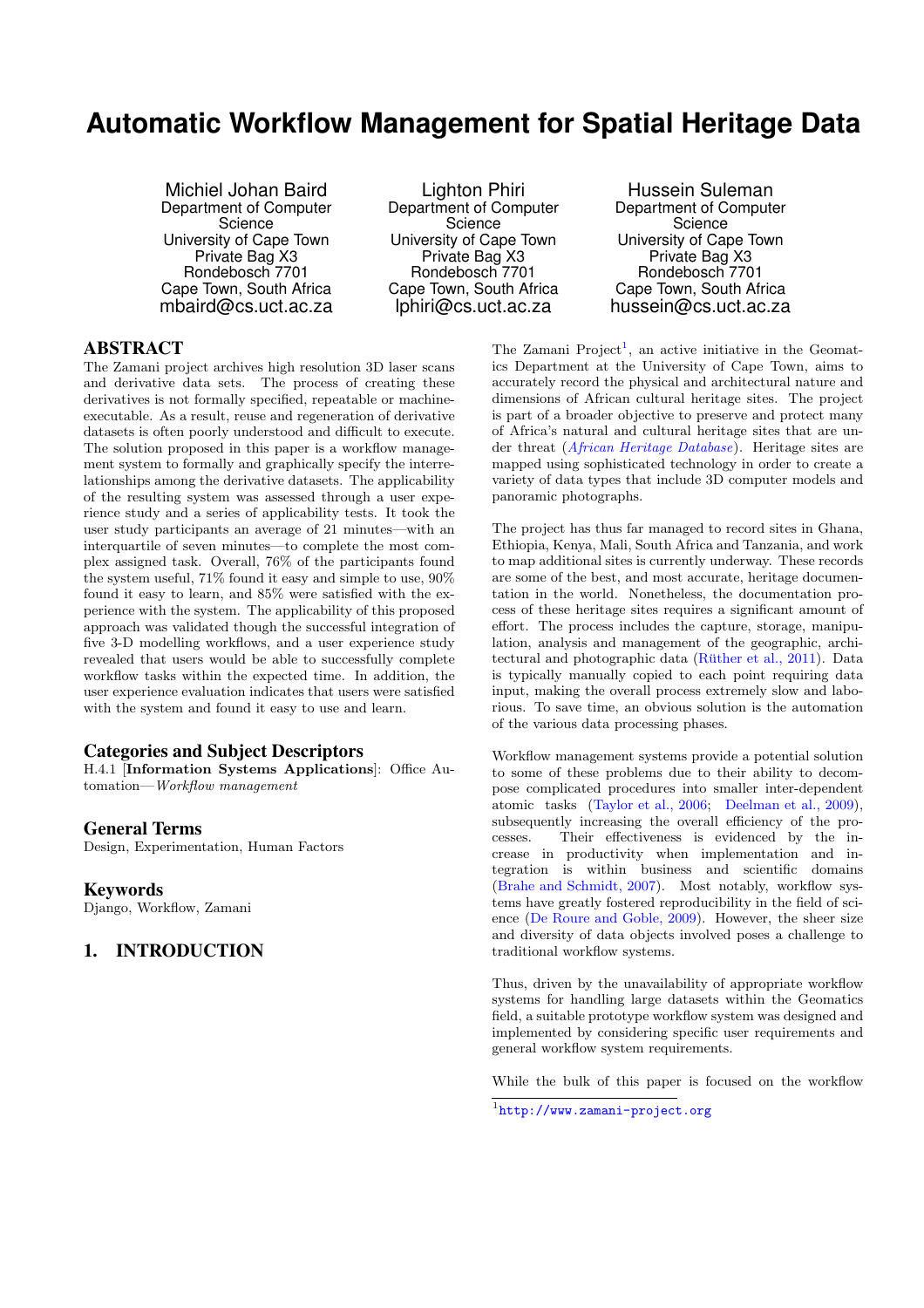system design and implementation, which is highlighted in Section 3, Section 2 is dedicated to prominent work associated with the research conducted; Section [4](#page-3-0) outlines the user experience study and system integration tests conducted as part of the evaluation of the system; and, finally, concluding remarks are outlined in Section [5.](#page-6-0)

# 2. RELATED WORK

Scientific workflow management has been quite successful by making it easier for the definition of repeatable experiments and, more importantly, facilitating reusability. The repeatability is especially helpful to most scientific experiments as replication of experiments is made much easier [\(De Roure and Goble, 2009](#page-7-0)).

There are various products available for composing scientific workflows. Kepler [\(Altintas et al., 2004\)](#page-6-0) is one such popular workflow system, with pre-built models to facilitate complicated workflows. Aside from it being a Free and Open Source application, a notable feature that makes Kepler stand out is its ability to effectively separate the workflow from its execution, thus allowing seamless batch execution. However, Kepler is not ideally suited for user tasks as its primary focus is complex automation. Additionally, its performance is sub-optimal, as it needs to continuously poll to determine the status of a given task. A critical system requirement requires tasks corresponding to an operational model where user activities are core to the creation of the data. Furthermore, Kepler does not integrate well from an interface point of view. These shortcomings formed the basis for the design and implementation of an alternative system. Suffice it to say, Kepler's core functionalities were replicated. Another popular workflow system used within scientific circles is the Taverna scientific workbench [\(Oinn et al., 2004\)](#page-7-0), which focuses on workflow sharing. Tarverna can be leveraged to utilise services a client has, in order to facilitate the flow by easily adding services. In addition, the Taverna language is a simple data-flow language—Simple Conceptual Unified Flow Language (SCUFL)–that can be encoded in XML.

A major challenge with existing workflow systems is their inability to process data sets in the Geomatics field with relative ease. Geomatics concerns itself with the organisation, representation and processing of geographic data, for the purpose of querying it and making decisions off the data [\(Di Martino et al., 2007](#page-7-0)). The workflow in Geomatics is especially distributed and the data sets operated on are relatively large and diverse. Perhaps the most notable reaction to the lack of appropriate tools for supporting geospatial workflow processes is work by Zhang [\(Zhang, 2012\)](#page-7-0). Zhang proposes a practical approach to developing geospatial workflow systems by mashing up "open source and commercial packages in innovative ways". More recently, Ai and Xue [\(Jianwen and Yong, 2013](#page-7-0)) devised a grid-based processing workflow framework to handle large-scale data sets. Ai and Xue argue for the use of grid services by way of using an integrated unified processing environment.

### 3. SYSTEM DESIGN

The system design started off with a requirements elicitation phase, with design considerations outlined in Section 3.1 as the main output. The system was then implemented in three design iterations with the feasibility design, workflow com-



Figure 1: The Zamani Network Configuration

ponent design and the user interface design done in the first, second and third iterations respectively.

### 3.1 Design considerations

The system was generally designed to be integrated with the overall Zamani project workflow tasks. With that in mind, the requirements of the Zamani project team members were combined with general requirements of workflow systems [\(Curcin and Ghanem, 2008](#page-7-0)) to arrive at a set of core design requirements outlined as follows:

### *3.1.1 Workstation configuration*

Potential end users of the system generally use workstations with varying specifications. The workstations are all connected to a high speed local network, as shown in Figure 1. Task dependent files are typically transferred over the network or via removable drives. The high speed network additionally hosts a server that acts as a repository for the sites.

### *3.1.2 Task variety*

Task processing largely involves creation of derivative data from existing laser scans, photographs and auxiliary source data. The tasks are broadly divided into user- and serveroriented tasks. Server tasks do not require user interaction and include activities such as removal of duplicate points in input data, or file format conversion. User tasks are manual tasks performed by end users, largely involving creation of derivative data elements. Figure [2](#page-2-0) shows a typical data flow of a given user task. The majority of tasks are automated, however, there exists some that require manual processing.

### *3.1.3 Dataflow model*

A peculiar characteristic of the data processing steps involved is replication, which occurs when data elements are added to existing derivatives at almost every step. The sheer scale of data processed results in large costs during the transfer of data on the network.

# *3.1.4 Staff turnover*

With a relatively small core team, the project generally relies on interns who regularly cycle in and out of the project. The impact on workflow tasks due to this high staff turnover rate would have to be sufficiently dealt with.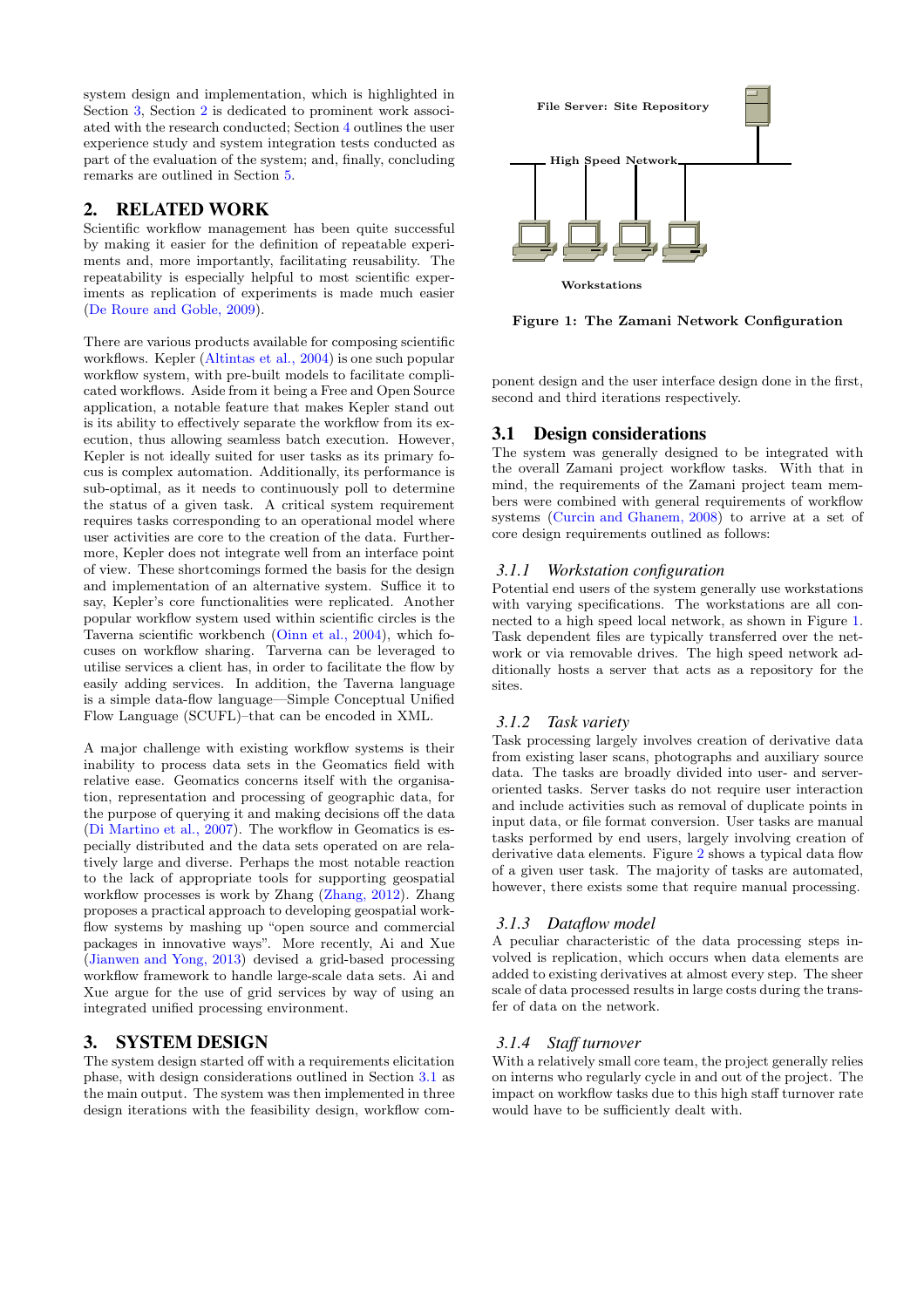<span id="page-2-0"></span>

Figure 2: Data Flow in User Tasks for Creating Derivative Elements

#### *3.1.5 Repeatability*

Processes used to create data items are essentially repeated on all sites. It was thus vital to ensure the design of these processes was done in such a way so as to facilitate the reusability of pre-computed processes of other sites, in effect enabling easy repeatability of experiments.

#### *3.1.6 System integration*

An assortment of software tools and services are used during the modelling and processing of data. It was essential to ensure the seamless compatibility with existing software.

#### *3.1.7 System backup*

Processing sites each comprise of unique data items that are irreplaceable or otherwise time consuming to regenerate. In the event of system failures, the system would have to be implemented in such a way that backing up of this data was facilitated.

# *3.1.8 Provenance*

The complete history of objects, processes and agents during the processing life cycle is a crucial component of workflow systems [\(Davidson and Freire, 2008](#page-7-0)). This ensures appropriate analysis of systems and aids reproducibility. Existing models such as the Open Provenance Model [\(Moreau et al., 2011](#page-7-0)) make it possible for workflow systems to be implemented with the required provenance in mind.

### 3.2 Implementation

A three-tiered application was implemented using the Diango<sup>2</sup> Python Web framework. The system supports multiple users, each being able to execute a portion of the workflow assigned to them. System end users are required to log in in order to track and manage their associated tasks. Furthermore, end users are categorised into two groups: privileged and unprivileged users. Unprivileged users only have access to system functionalities to enable them to perform assigned tasks while privileged users are, additionally, able to perform administrative tasks such as site setup and task management.

Working with Yu and Buyya's four-element classification for workflow management systems [\(Yu and Buyya, 2005\)](#page-7-0), the system was implemented to support the following core features:

#### *3.2.1 File transfer*

Through the use of user tasks, files can be transferred to user workstations from original input file lists. A trigger on a user task initiates the transfer, with the server connecting to the host and copying over all required files. The transfer is manually triggered by system users, owing to the fact that users can have more than one host. Successful completion of the task at hand initialises a complementary file transfer in the opposite direction, uploading all files in the Output Directory.

#### *3.2.2 Task automation*

The ability of the system to facilitate workflows is dependent on the automation of tasks. A control system within the server determines tasks that have unmet dependencies; the candidate tasks are subsequently run via an asynchronous task. This is job dependent, however, two outcomes are possible: file transfer or script execution. Once a task is completed, the generated files are committed to the database. On the other hand, if a task fails, user intervention is required to make required changes and restart the process.

#### *3.2.3 Logging*

In order to identify and control task failures, a logging feature was incorporated within the automation framework. All events linked to a task are added to an append-only log file. The logging includes file transfer logs for user tasks, and stdout and stderr.

#### *3.2.4 Site visualisation*

A key feature of the system is its ability to represent tasks as a Directed-Acyclic-Graph. To make the system more usable, the tasks are represented as graphs within the Web interface (see Section [3.2.8\)](#page-3-0) by calculating the graph of the sites and applying a layout algorithm. A spring layout was used, resulting in nodes being joined by edges, with a summary of each task displayed on the node.

### *3.2.5 Site setup*

Privileged users are able to compose workflows with relative ease through the creation of Jobs and Tasks. Once a task is added, dependencies can be added visually. In addition, existing site structures can be cloned, thus simplifying the creation of new sites.

#### *3.2.6 Database*

 ${\rm SQLite^3}$  was used as the system data source, but any Relational Database Management System could easily be used. An authentication module was used to support user data, in order to manage users and permissions on the system.

#### *3.2.7 Workflow framework*

A key feature of the workflow framework is its ability to execute tasks asynchronously, with each Job type handled separately.

<sup>2</sup> <http://www.djangoproject.com>

 $^3$ <http://www.sqlite.org>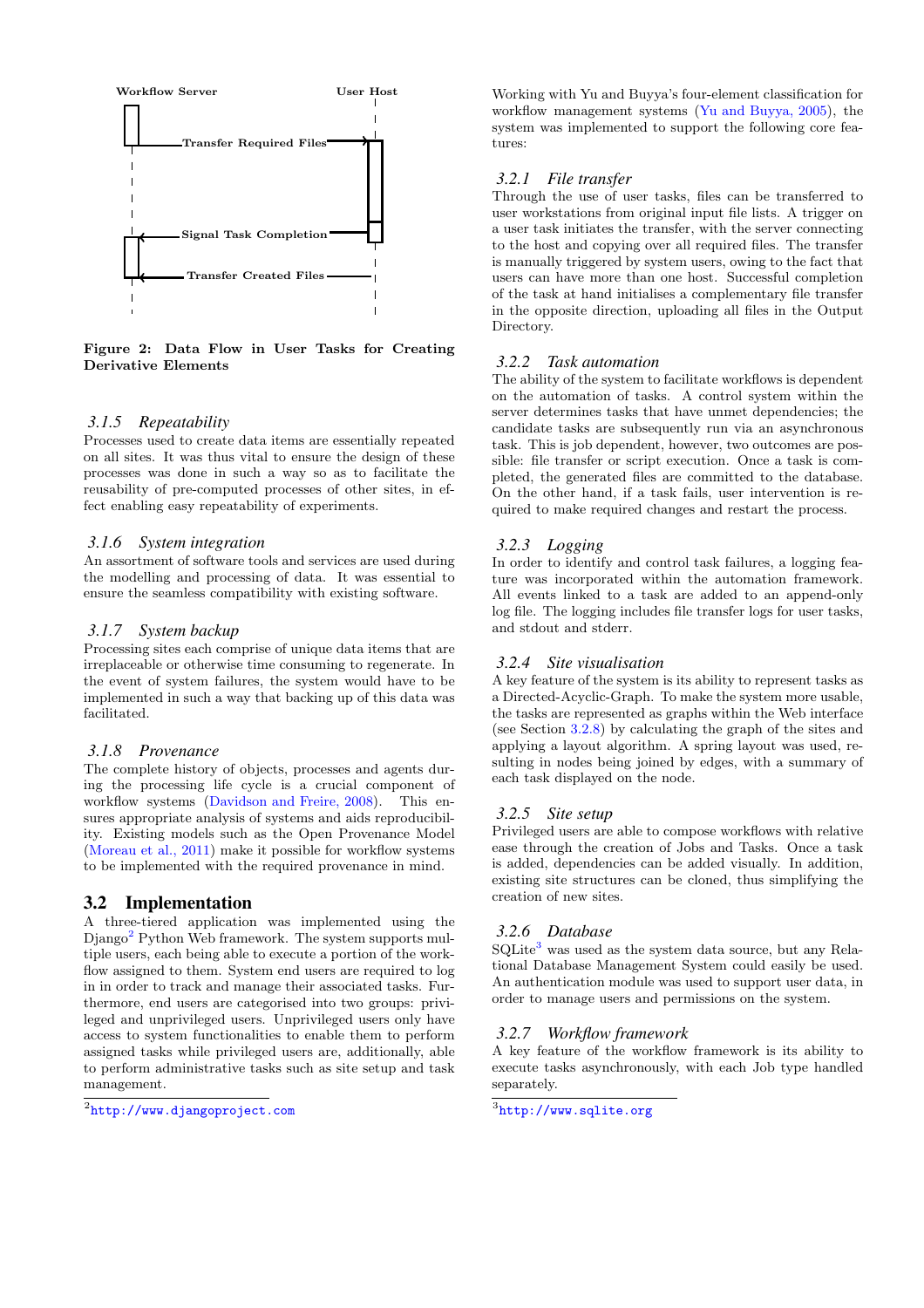<span id="page-3-0"></span>*One to One Job type.* This Job type executes a given script on all input files. The system generates a list of absolute paths and then executes the script using two parameters: an input file and output directory.

*Many to One Job type.* The execution path of this Job type is similar to One to One Job type, however, the corresponding script is only run once. In addition, all input files are passed as arguments, along with the output directory.

*User Job type.* A User Job is split into multiple parts. The main object is to ensure effective network communication between workstations and servers during the transfer of large files with minimal redundancy.  $\text{rsync}^4$  was used to facilitate file transfer of segments not yet transferred. Figure [3](#page-4-0) shows the components used to execute user tasks. Each component is implemented using an asynchronous object and each component can be used at any point during the task's life cycle.

### *3.2.8 User interface*

The use of a Web interface was appropriate, in part, due to the possibility of accommodating multiple system users. Django's View subsystem was used to serve HTML via the following views:

*Task overview.* This view displays users' outstanding tasks as well as a team overview—providing a project-wide overview. Links are also available to enable easy access to individual tasks. Furthermore, users are able to filter tasks on specific sites.

*Task control.* This view provides an overview of actions associated with specified tasks. Privileged users additionally have access to a link to enable task editing. Logging information is also visible to provide the complete history associated with the selected tasks.

*Task editing.* This view enables privileged users to specify task parameters during initial task setup, and also to assign tasks to appropriate system users. Task dependencies, such as input files, are equally specified using this view.

*Site view.* The purpose of this view is to provide a sitewide visualisation, with each node indicating the current task status. Figure [4](#page-4-0) shows a screenshot of the site view.

# 4. EVALUATION

The successful integration and utilisation of the system into the existing production environment was hinged on two primary goals: its ability to be incorporated into the daily users' workflow with minimal disruption; and its effectiveness with regards to managing data items and task coordination between end users and the system.

The overall assessment of the two goals was performed through a user experience evaluation exercise and system integration tests.

# 4.1 User experience

The user experience evaluation involved assessing the system quality in terms of its usability. To that end, the following usability attributes were evaluated:

- Learnability: the system's ability to enable end users to easily learn how to use it
- Efficiency: the relative timeframes required to complete system-defined tasks
- $\blacksquare$  Satisfaction: end users' attitude towards the system as it pertains to difficulty; confidence performing tasks; and system likes/dislikes
- Error: frequency of logical errors, such as deviations from intended path
- Effectiveness: general user efficiency based on predetermined levels with respect to speed, error frequency and performed steps
- **Simplicity:** user effort required to complete system tasks

# *4.1.1 Approach*

In order to avoid potential confirmation bias from occurring, system stakeholders were not involved in the user evaluation exercise. 24 participants were thus randomly recruited from the university population—a sample pool comprising participants with no knowledge of modelled system tasks.

Ethical clearance approval was sought prior to conducting the user study. The participants had technical competencies ranging from novice to expert. The participants were given small rewards for participation in the study.

The participants were required to complete two tasks that corresponded to two main system user activities: management of individual tasks; and workflow setup.

*Task #1: Complete a simple workflow.* A web-based application was created to simulate typical actions of an unprivileged user performing outstanding tasks. A site was created containing three tasks that were assigned to the test user. General usability aspects of the system were being evaluated and, as such, the artefacts used during the evaluation were non-cultural heritage artefacts.

Three Python programs were set up to represent user tasks to be executed. For Task one and Task two, participants were simply required to run the desktop application. Task three, however, was aimed at testing participants' understanding of the system.

<sup>4</sup> <http://rsync.samba.org>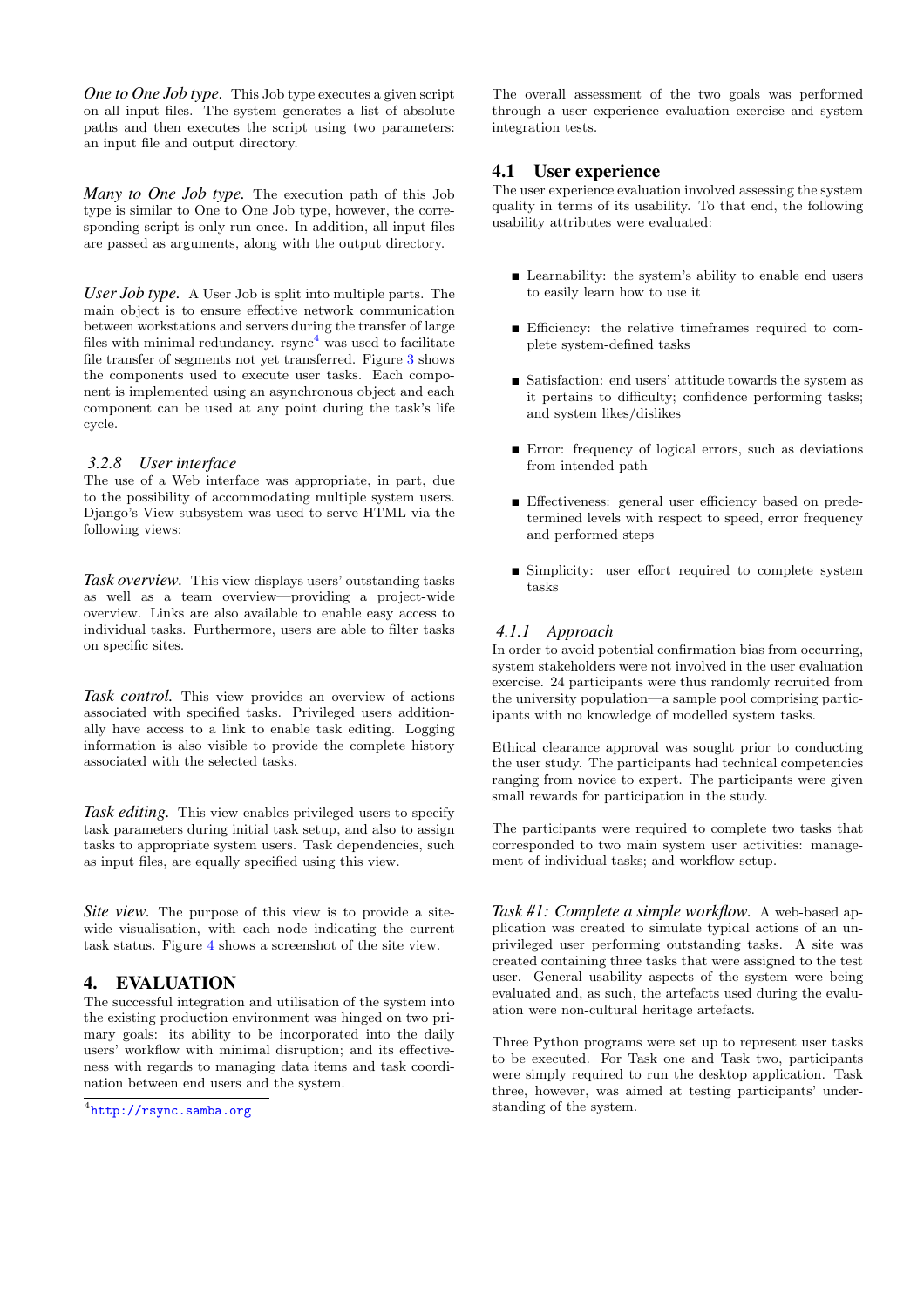<span id="page-4-0"></span>

Figure 3: High-level System Components that Support User Jobs



Figure 4: System Site View Implementation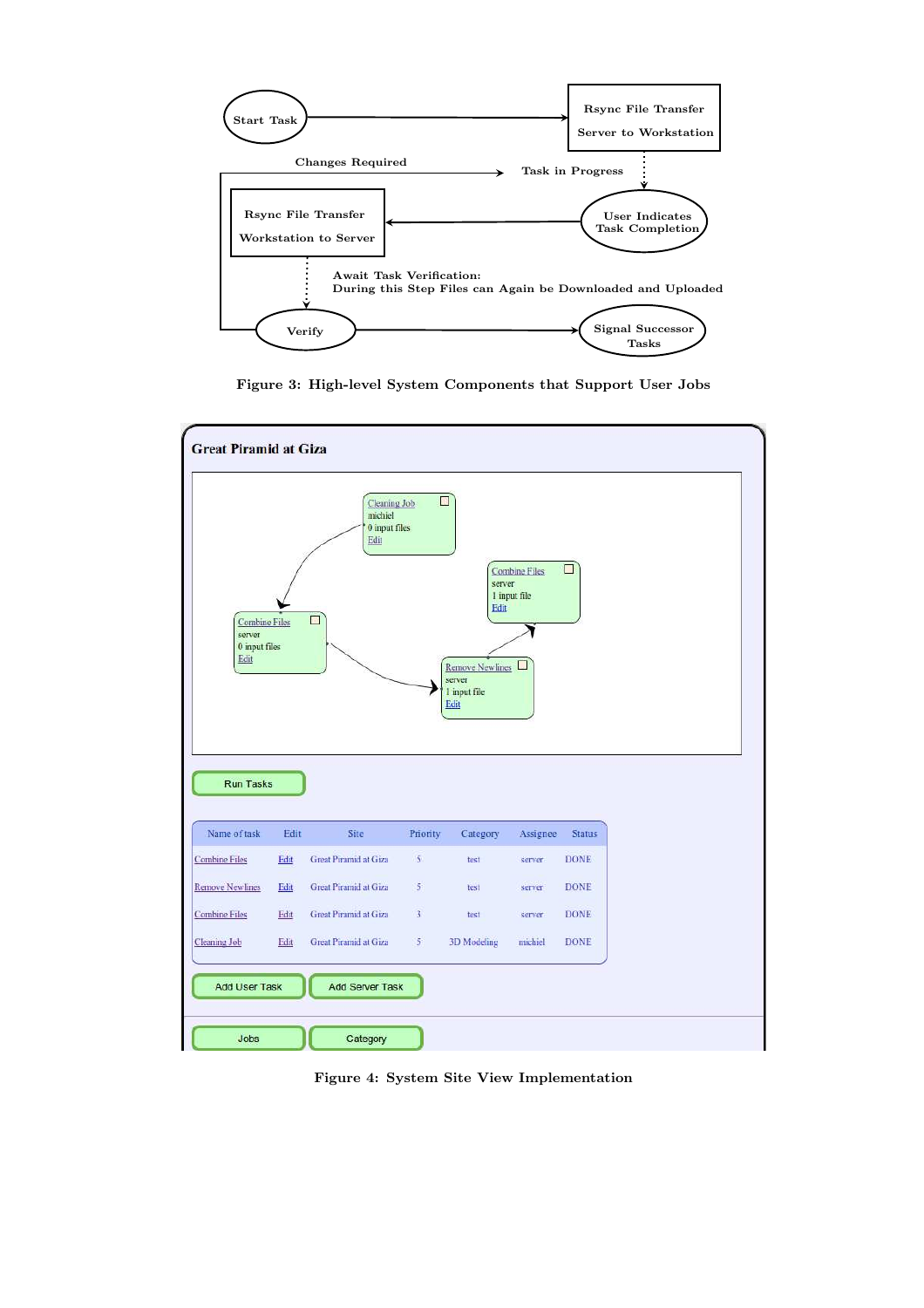*Task #2: Set up a simple workflow.* In order to simulate the role of a privileged user, participants were required to set up a sample workflow. The tasks were designed to represent a workflow for generating a PDF file with a text file as initial input.

Figure [5](#page-6-0) illustrates the basic workflow steps required to generate the final PDF output. The same illustration was provided to participants to act a guide on the actions required to complete the task. To ensure that each user experienced the system in the same way, it was restored to its previous state after each test.

*Post-survey USE questionnaire.* A post-survey online questionnaire, prepared using LimeSurvey<sup>5</sup>, was used as the primary method for data collection. The USE questionnaire [\(Lund, 2004](#page-7-0)) was adopted to measure participants' user experience. The questionnaire was designed to trigger emotional responses in order to elicit usability attributes in terms of: Usefulness; Ease of Use; Ease of Learning; and Satisfaction. Additionally, the questionnaire was designed to duplicate participants' responses in order to avoid Acquiescence Response Bias [\(Winkler et al., 1982](#page-7-0)).

# *4.1.2 Results and discussion*

*Task #1: Complete a simple workflow.* The results indicate that Participants generally found the system useful and felt it would enable them to become more productive. This is evident from the stacked bar plot shown in Figure [7.](#page-8-0) Significantly, 76% of the participants found it useful. In addition, most users were observed to easily use the system. Notably, there was a slight delay, for roughly 30% of participants, between completion of the first task and beginning of the second task. Owing to the fact that data was being transferred back or tasks awaiting validation, the participants waited for the system to indicate the status change. However, the validation was manual; an interactive task reporting mechanism may thus be desirable.

Participants' responses for the Ease of Use aspect are shown in Figure [8.](#page-8-0) The number of steps required to complete the task was considered minimal by 80% of participants, and very few inconsistencies were noted. 71% of participants indicated that the system was easy and simple to use. The ability of the system to seamlessly recover from mistakes led to most participants agreeing with the flexibility aspect. Nonetheless, participants initially found the explicit specification of input files and output folder confusing.

The results from the Ease of Learning aspect is shown in Figure [9.](#page-8-0) 90% of the participants found the system easy to learn, and most of them indicated that they could easily remember steps required to perform the task. Interestingly, 75% considered themselves skillful at performing the assigned task, although they had only used it for a short period of time. This was further confirmed through observations made during the test; most of them started off at a slow pace, but their task action speed gradually increased and became more decisive.

As shown in Figure [10,](#page-8-0) 80% of participants were satisfied with the experience with the system and were confident of completing the assigned task with relative ease. From the observations made, some users showed clear signs of satisfaction as they became more familiar with the interface.

From the system transactional logs, participants took an average of seven minutes to complete Task #1. The maximum time taken to complete the task was 12 minutes. The interquartile range was determined to be between five and eight minutes, confirming that most participants efficiently accomplished the assigned task.

*Task #2: Set up a simple workflow.* With 85% and 80% of the participants finding the system effective and productive, respectively, and 94% acknowledging its usefulness, it is safe to assume that most users found the system useful. This is further supported by additional responses shown in Figure [11.](#page-9-0) From the observations made during the exercise, most of the participants were quick to understand what was expected of them and effectively built the workflow. All users managed to complete the assigned task.

A number of user responses shown in Figure [12](#page-9-0) indicate the general perception with regards to the ease of use of the system. Most notably, 85% of the participants indicated that the system was simple and easy to use. 75% were easily able to recover from logical errors, and a similar number commented favourably of the ease of use of the system. While monitoring user interaction, it was observed that users navigated the entire page before deciding on how they would add specific tasks.

Participants were quick to determine general system functionalities, and how to perform actions efficiently. As shown in Figure [13,](#page-9-0) 80% of their responses point to the fact that they perceived the system to be easy to learn.

The participants' satisfaction is evident from Figure [11,](#page-9-0) with 90% indicating they were satisfied and 75% finding it fun to use. The emotional responses provided more insight into their experience and results show a significant number of them perceived it to be something they would need to have.

As with the first task, it took the participants an average of seven minutes to complete the assigned task. However, the interquartile range was between five and nine minutes. While most of them immediately became efficient at performing the task, some of them spent a significant amount of time staring at the visualisation since they thought the previous tasks had been removed. This was as a result of the drag-and-drop functionality not being apparent.

# 4.2 System integration tests

Since it was essential to assess the applicability of managing and coordinating production environment tasks, system integration tests were performed by implementing a subset of production environment tasks. The lengthy process required to build 3D models necessitated the need to only test a subset of the entire workflow. The initial five steps—Scanning the Object, Cleaning the Scans, Preparation for Registration, Meshing and Transformation of Scans—of the Zamani

<sup>5</sup> <http://www.limesurvey.com>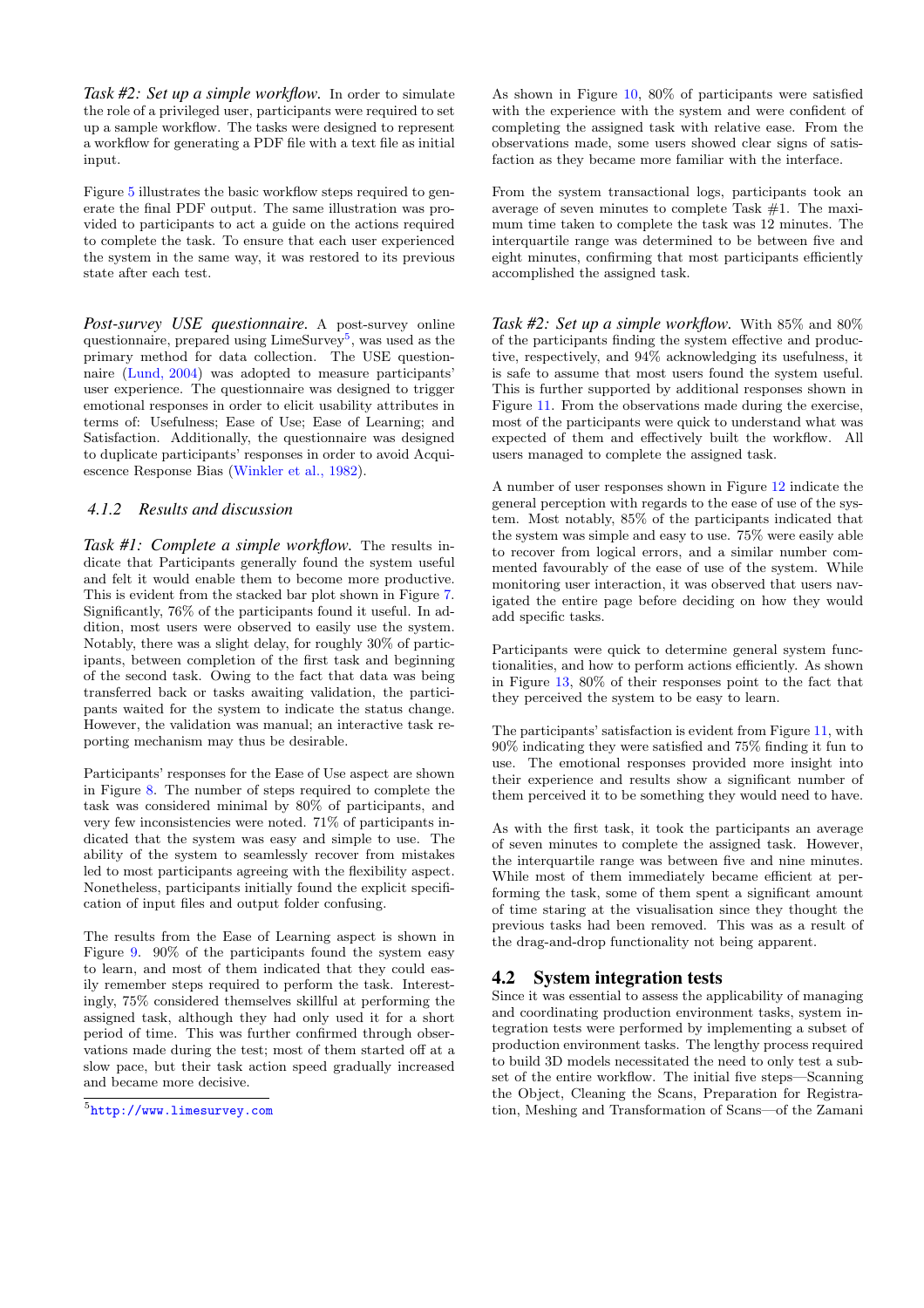<span id="page-6-0"></span>

Figure 5: Workflow Tasks Required During Experimentation

 $3D$  modelling process (Rüther et al.,  $2011$ ) were successfully implemented using the workflow system. Figure [6](#page-7-0) shows a screenshot of a typical workflow execution process as would be performed by the system.

Movement and processing of data is the most expensive phase of the process and, as such, the system is designed in a way that enables data movement to be directly offloaded to rsync, whereas the data processing is offloaded to native applications. The system management of these activities outperforms these tasks, thus binding system performance to them. It is due to this reason that an explicit system performance evaluation was deemed unnecessary.

The system test revealed that filtering workflow at the site level is not ideal. In addition, the integration tests identified the need to store workflows at finer levels so as to decrease set up time, by preventing workflow replication at building level. A viable alternative is nesting in hierarchies.

# 5. CONCLUSION

Working with explicit user requirements from end users currently making use of a manual processing workflow for handling large-scale data sets, a workflow management system was designed and implemented. Partial integration of production environment workflow steps proved the feasibility and effectiveness of the proposed approach. A strong focus on end users necessitated the need for a user experience study. The results from the user experience study indicate that potential system end users would find it useful and easy to use.

The development and evaluation of this prototype workflow system for geographical information systems shows that it is indeed feasible to automate such workflows, in a manner that affords users a satisfactory user experience. As research data becomes a prominent topic in digital archiving, the specific issues of large data sizes and derivative datasets that are characteristic of GIS data need to be addressed. The pro-

totype in this work suggests that specialized workflow and automation systems can successfully improve on the user experience.

During the course of this work, various possible extensions and improvements to the system were identified. The additional features would especially improve the system in terms of performance, usability and set up times. A crucial aspect of the system is its ability to scale and handle significantly larger and complex workflows. The system would thus have to be distributed in order to reduce the bottleneck in processing Server Tasks. Creation of derivative data items is central to the system, however, it is often the case that some files within a site change without creating an additional copy. An additional filtering technique needs to be utilised, preferably through the use of rule-based filtering, to place greater control on output files. Finally, abstracting workflows through hierarchies would allow for better control and reusability of tasks.

# 6. ACKNOWLEDGEMENTS

Special thanks go to the UCT Geomatics Department for allowing us to use their laser scans and related data for this research.

# 7. BIBLIOGRAPHY

- [1]Ilkay Altintas, Chad Berkley, Efrat Jaeger, Matthew Jones, Bertram Ludascher, and Steve Mock. "Kepler: an extensible system for design and execution of scientific workflows". In: *Proceedings of the 16th International Conference on Scientific and Statistical Database Management, 2004.* IEEE, 2004, pp. 423-424. DOI: [10.1109/SSDM.2004.1311241](http://dx.doi.org/10.1109/SSDM.2004.1311241).
- [2]Steen Brahe and Kjeld Schmidt. "The Story of a Working Workflow Management System". In: *Proceedings of the 2007 International ACM Conference on Supporting Group Work*. New York, NY, USA: ACM, 2007, pp. 249– 258. DOI: [10.1145/1316624.1316661](http://dx.doi.org/10.1145/1316624.1316661).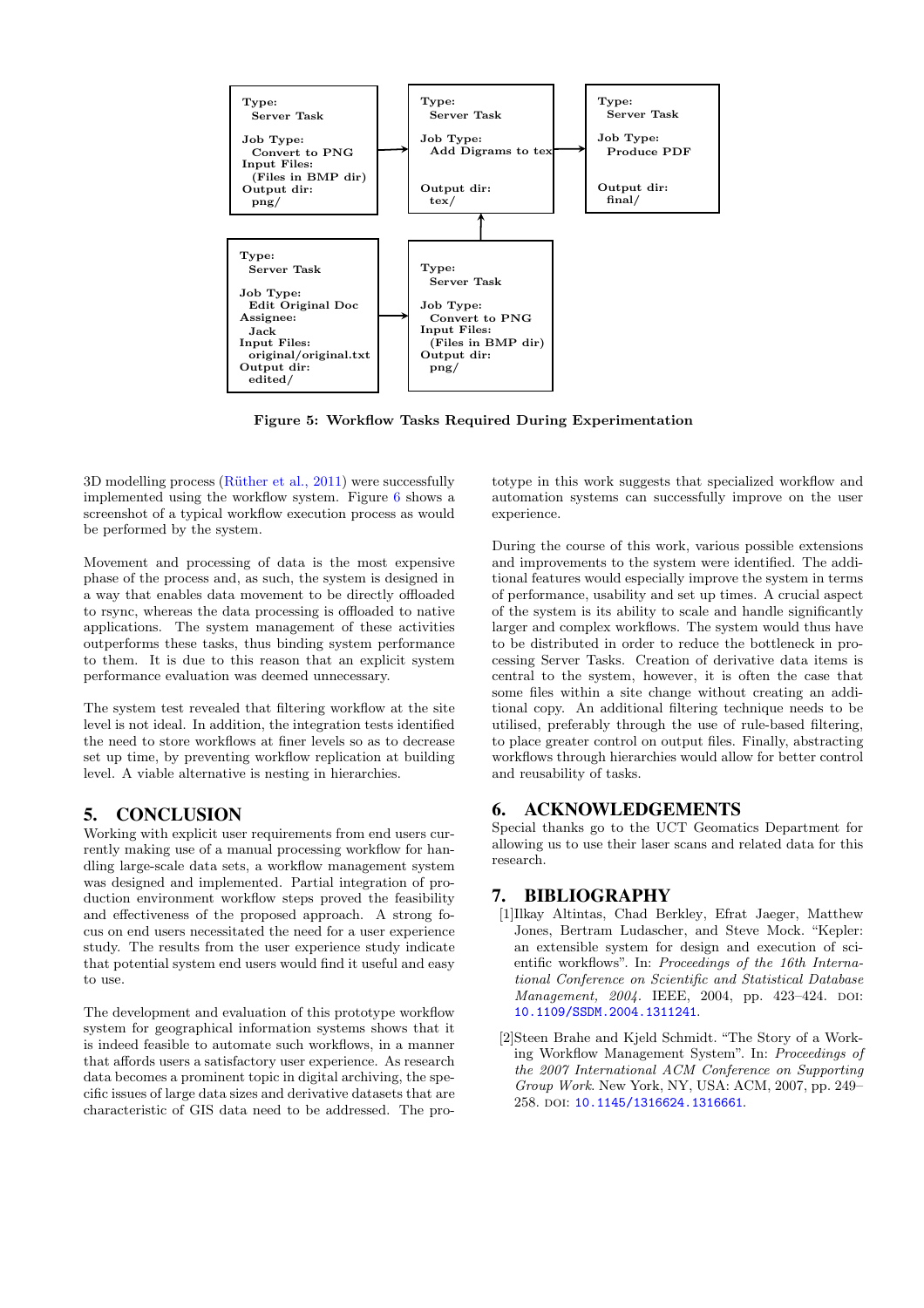<span id="page-7-0"></span>

Figure 6: Partial Implementation of the Zamani Modelling Workflow

- [3]Vasa Curcin and Moustafa Ghanem. "Scientific workflow systems - can one size fit all?" In: *2008 Cairo International Biomedical Engineering Conference*. IEEE, Dec. 2008, pp. 1–9. doi: [10.1109/CIBEC.2008.4786077](http://dx.doi.org/10.1109/CIBEC.2008.4786077).
- [4]Susan B. Davidson and Juliana Freire. "Provenance and scientific workflows". In: *Proceedings of the 2008 ACM SIGMOD international conference on Management of data - SIGMOD '08*. New York, New York, USA: ACM Press, 2008, p. 1345. doi: [10.1145/1376616.1376772](http://dx.doi.org/10.1145/1376616.1376772).
- [5]David De Roure and Carole Goble. "Software Design for Empowering Scientists". In: *IEEE Software* 26.1 (Jan. 2009), pp. 88–95. doi: [10.1109/MS.2009.22](http://dx.doi.org/10.1109/MS.2009.22).
- [6]Ewa Deelman, Dennis Gannon, Matthew Shields, and Ian Taylor. "Workflows and e-Science: An overview of workflow system features and capabilities". In: *Future Generation Computer Systems* 25.5 (May 2009), pp. 528-540. poi: [10.1016/j.future.2008.06.012](http://dx.doi.org/10.1016/j.future.2008.06.012).
- [7]Sergio Di Martino, Filomena Ferrucci, Luca Paolino, Monica Sebillo, Genny Tortora, Giuseppe Vitiello, and Guiseppe Avagliano. "Towards the automatic generation of web GIS". In: *Proceedings of the 15th annual ACM international symposium on Advances in geographic information systems - GIS '07*. New York, New York, USA: ACM Press, 2007, p. 1. DOI: [10.1145/1341012.1341081](http://dx.doi.org/10.1145/1341012.1341081).
- [8]Ai Jianwen and Xue Yong. "A Processing Framework of Grid Workflow for Remote Sensing Quantitative Retrieval". In: *Proceedings of the 2013 International Conference on Remote Sensing,Environment and Transportation Engineering*. Paris, France: Atlantis Press, 2013. DOI: [10.2991/rsete.2013.227](http://dx.doi.org/10.2991/rsete.2013.227).
- [9]Arnold M. Lund. "Measuring Usability with the USE Questionnaire". In: *Usability& User Experience* 8.2 (Oct. 2004). Retrieved May 1, 2014, from STC Usability Website. URL: [http://www.stcsig.org/usability/](http://www.stcsig.org/usability/newsletter/0110_measuring_with_use.html) [newsletter/0110\\_measuring\\_with\\_use.html](http://www.stcsig.org/usability/newsletter/0110_measuring_with_use.html).
- [10]Luc Moreau et al. "The Open Provenance Model core specification (v1.1)". In: *Future Generation Computer Systems* 27.6 (June 2011), pp. 743-756. DOI: [10.1016/j.future.2010.07.005](http://dx.doi.org/10.1016/j.future.2010.07.005).
- [11]Tom Oinn et al. "Taverna: a tool for the composition and enactment of bioinformatics workflows." In: *Bioinformatics (Oxford, England)* 20.17 (Nov. 2004), pp. 3045–54. DOI: [10.1093/bioinformatics/bth361](http://dx.doi.org/10.1093/bioinformatics/bth361).
- [12]Heinz Ruther, Christoph Held, Roshan Bhurtha, Ralph ¨ Schröder, and Stephen Wessels. "Challenges in heritage documentation with terrestrial laser scanning". In: *Proceedings of the 1st AfircaGEO Conference*. 2011.
- [13]Ian J. Taylor, Ewa Deelman, Dennis B. Gannon, and Matthew Shields. *Workflows for e-Science: Scientific Workflows for Grids*. Secaucus, NJ, USA: Springer-Verlag New York, Inc., 2006.
- [14]United Nations Educational Scientific and Cultural Organisation. *African Heritage Database*. Retrieved August 1, 2014, from UNESCO Website. URL: [http://www.unesco.org/new/](http://www.unesco.org/new/en/natural-sciences/science-technology/space-activities/space-for-heritage/activities/open-initiative-projects/african-heritage-database) [en/natural-sciences/science-technology/](http://www.unesco.org/new/en/natural-sciences/science-technology/space-activities/space-for-heritage/activities/open-initiative-projects/african-heritage-database) [space-activities/space-for-heritage/](http://www.unesco.org/new/en/natural-sciences/science-technology/space-activities/space-for-heritage/activities/open-initiative-projects/african-heritage-database) [activities/open-initiative-projects/](http://www.unesco.org/new/en/natural-sciences/science-technology/space-activities/space-for-heritage/activities/open-initiative-projects/african-heritage-database) [african-heritage-database](http://www.unesco.org/new/en/natural-sciences/science-technology/space-activities/space-for-heritage/activities/open-initiative-projects/african-heritage-database).
- [15]John D. Winkler, David E. Kanouse, and John E. Ware. "Controlling for Acquiescence Response Set in scale development." In: *Journal of Applied Psychology* 67.5 (1982), pp. 555–561. DOI: [10.1037/0021-9010.67.5.555](http://dx.doi.org/10.1037/0021-9010.67.5.555). url: [http://content.](http://content.apa.org/journals/apl/67/5/555) [apa.org/journals/apl/67/5/555](http://content.apa.org/journals/apl/67/5/555).
- [16]Jia Yu and Rajkumar Buyya. "A Taxonomy of Scientific Workflow Systems for Grid Computing". In: *SIGMOD Rec.* 34.3 (Sept. 2005), pp. 44–49. doi: [10.1145/1084805.1084814](http://dx.doi.org/10.1145/1084805.1084814).
- [17]Jianting Zhang. "A practical approach to developing a web-based geospatial workflow composition and execution system". In: *Proceedings of the 3rd International Conference on Computing for Geospatial Research and Applications - COM.Geo '12*. New York, New York, USA: ACM Press, 2012, p. 1. DOI: [10.1145/2345316.2345341](http://dx.doi.org/10.1145/2345316.2345341).

# APPENDIX A. USE QUESTIONNAIRE RESPONSES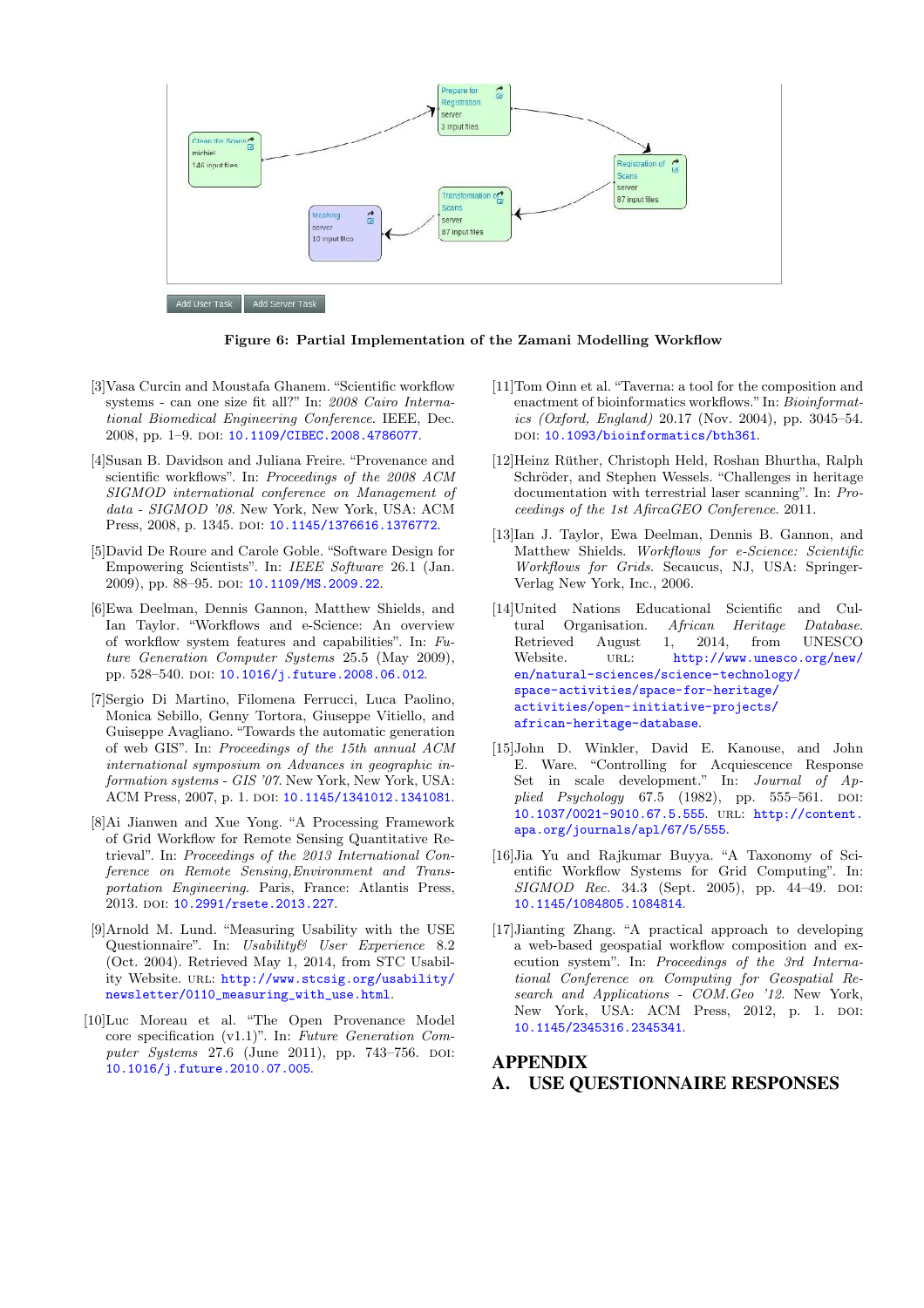<span id="page-8-0"></span>

Figure 7: Task  $\#1$ : Rate the system in terms of Usefulness in the following categories



Figure 8: Task #1: Rate the system in terms of Ease of Use in the following categories



Figure 9: Task #1: Rate the system in terms of Ease of Learning in the following categories



Figure 10: Task  $\#1$ : Rate the system in terms of Satisfaction in the following categories